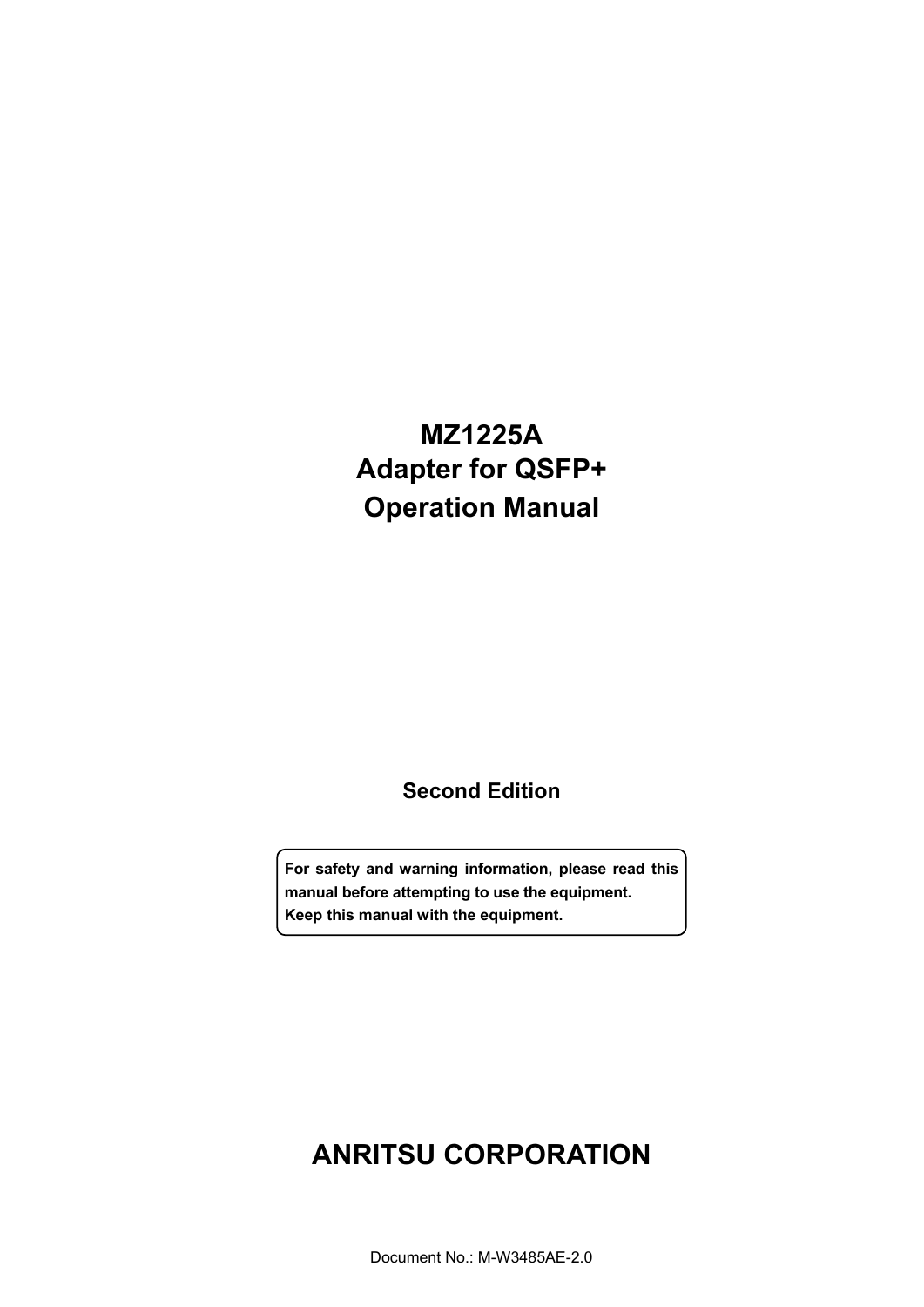# Safety Symbols

To prevent the risk of personal injury or loss related to equipment malfunction, Anritsu Corporation uses the following safety symbols to indicate safety-related information. Ensure that you clearly understand the meanings of the symbols BEFORE using the equipment. Some or all of the following symbols may be used on all Anritsu equipment. In addition, there may be other labels attached to products that are not shown in the diagrams in this manual.

### Symbols used in manual



This indicates a very dangerous procedure that could result in serious injury or death if not performed properly.



This indicates a hazardous procedure that could result in serious injury or death if not performed properly.



This indicates a hazardous procedure or danger that could result in light-to-severe injury, or loss related to equipment malfunction, if proper precautions are not taken.

### Safety Symbols Used on Equipment and in Manual

The following safety symbols are used inside or on the equipment near operation locations to provide information about safety items and operation precautions. Ensure that you clearly understand the meanings of the symbols and take the necessary precautions BEFORE using the equipment.



This indicates a prohibited operation. The prohibited operation is indicated symbolically in or near the barred circle.

 This indicates an obligatory safety precaution. The obligatory operation is indicated symbolically in or near the circle.

 This indicates a warning or caution. The contents are indicated symbolically in or near the triangle.

This indicates a note. The contents are described in the box.

These indicate that the marked part should be recycled.

MZ1225A Adapter for QSFP Operation Manual

- 21 June 2011 (First Edition)
- 10 August 2011 (Second Edition)

Copyright © 2011, ANRITSU CORPORATION.

All rights reserved. No part of this manual may be reproduced without the prior written permission of the publisher.

The contents of this manual may be changed without prior notice. Printed in Japan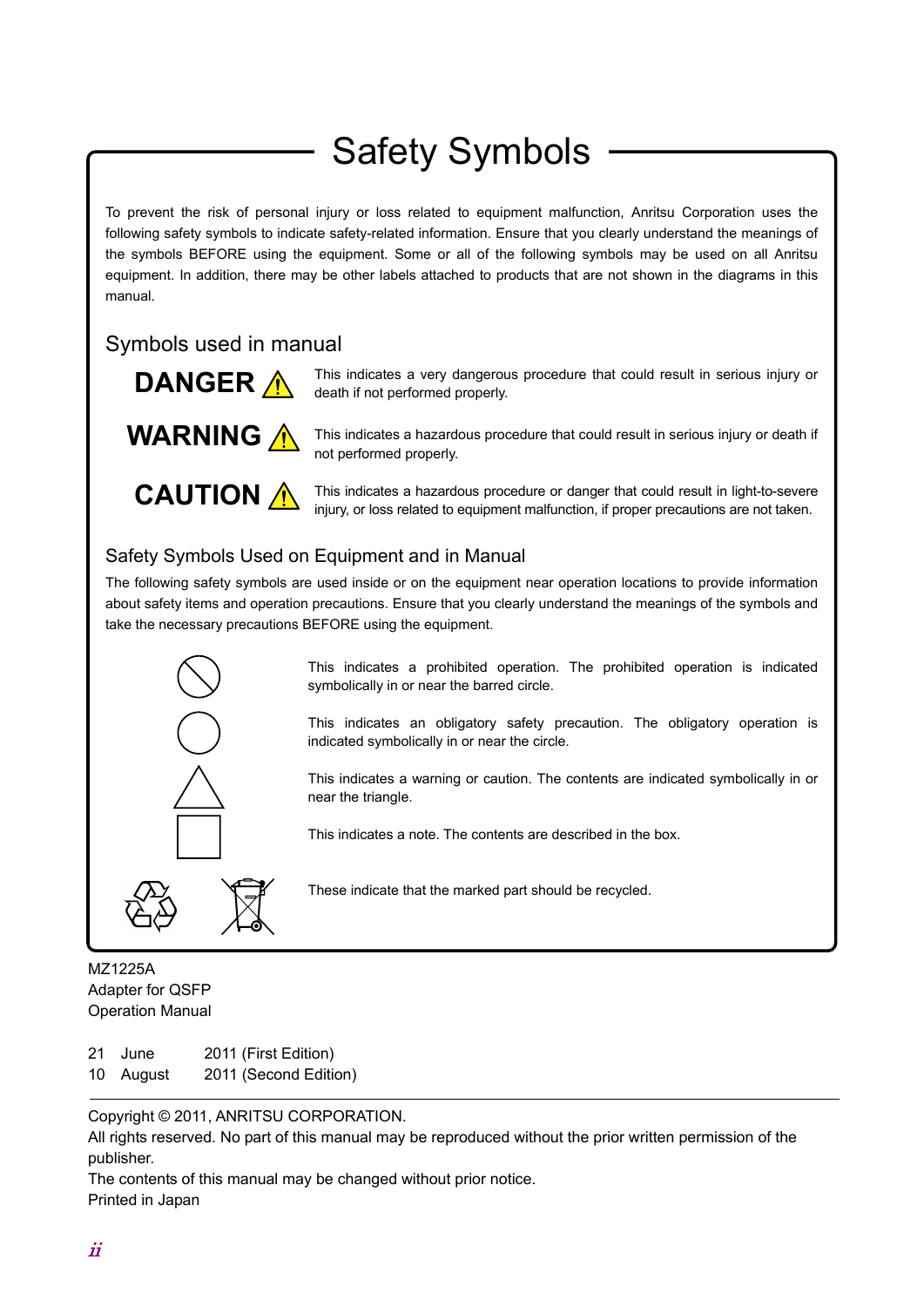# For Safety

# WARNING A





**Use in a residential environment** 

This instrument is designed for an industrial environment. In a residential environment this instrument may cause radio interference in which case the user may be required to take adequate measures.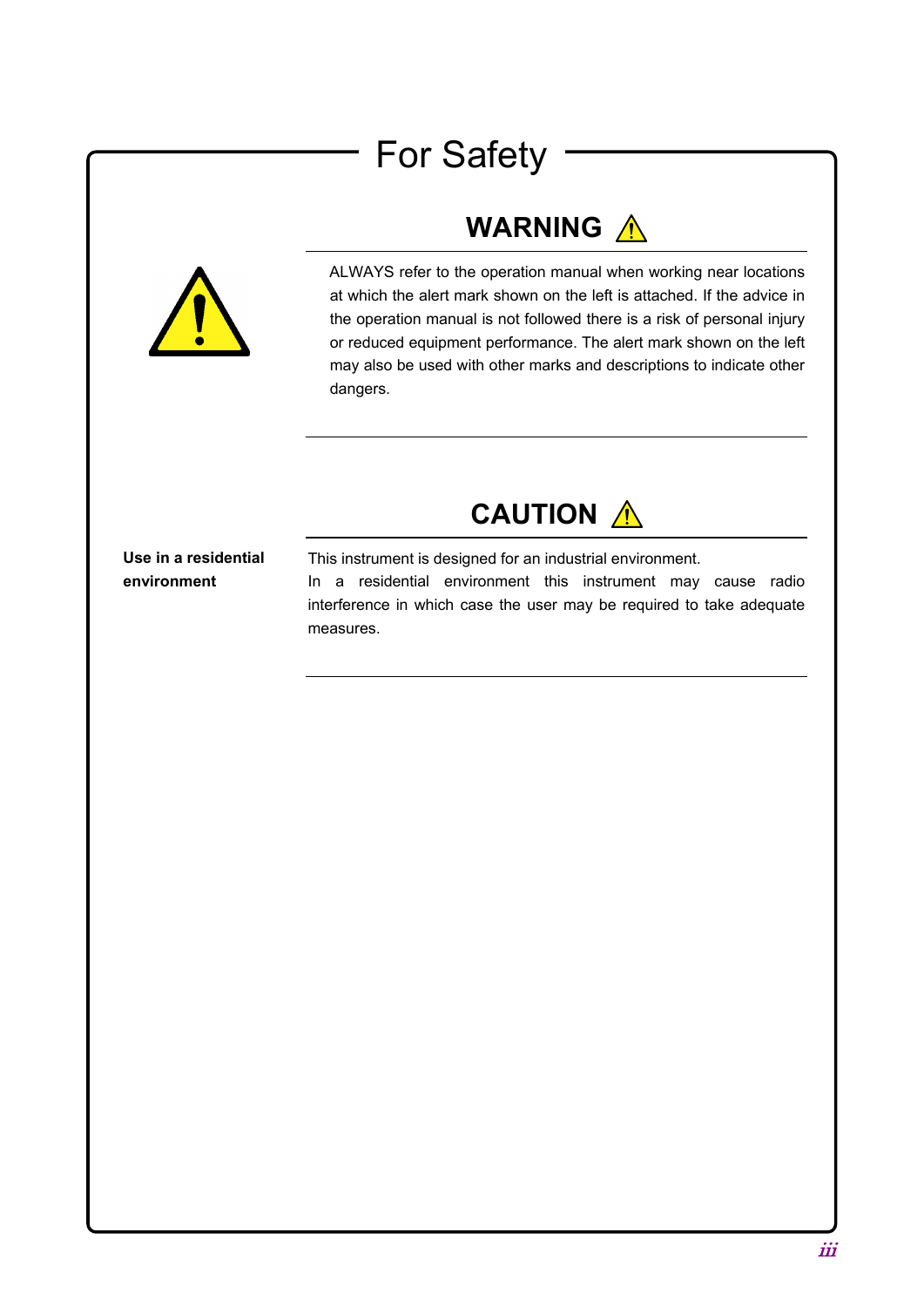# **Equipment Certificate**

Anritsu Corporation certifies that this equipment was tested before shipment using calibrated measuring instruments with direct traceability to public testing organizations recognized by national research laboratories, including the National Institute of Advanced Industrial Science and Technology, and the National Institute of Information and Communications Technology, and was found to meet the published specifications.

### **Anritsu Warranty**

Anritsu Corporation will repair this equipment free-of-charge if a malfunction occurs within one year after shipment due to a manufacturing fault. However, software fixes will be made in accordance with the separate Software End-User License Agreement. Moreover, Anritsu Corporation will deem this warranty void when:

- The fault is outside the scope of the warranty conditions described in the operation manual.
- The fault is due to mishandling, misuse, or unauthorized modification or repair of the equipment by the customer.
- The fault is due to severe usage clearly exceeding normal usage.
- The fault is due to improper or insufficient maintenance by the customer.
- The fault is due to natural disaster including fire, flooding, earthquake, etc.
- The fault is due to use of non-specified peripheral equipment, peripheral parts, consumables, etc.
- The fault is due to use of a non-specified power supply or in a non-specified installation location.

In addition, this warranty is valid only for the original equipment purchaser. It is not transferable if the equipment is resold.

Anritsu Corporation shall assume no liability for injury or financial loss of the customer due to the use of or a failure to be able to use this equipment.

### **Anritsu Corporation Contact**

In the event that this equipment malfunctions, contact an Anritsu Service and Sales office. Contact information can be found on the last page of the printed version of this manual, and is available in a separate file on the CD version.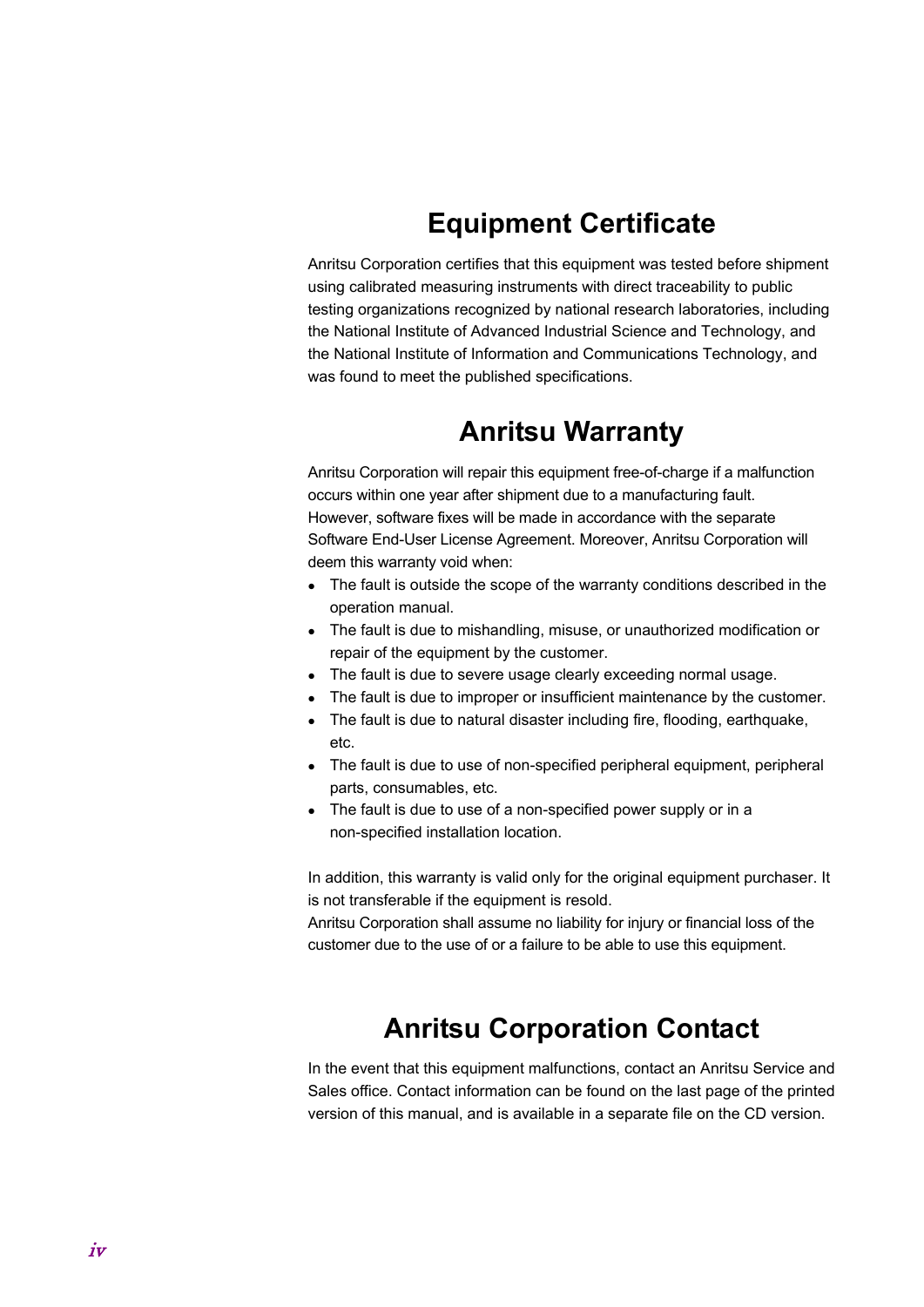# **Crossed-out Wheeled Bin Symbol**

Equipment marked with the Crossed-out Wheeled Bin Symbol complies with council directive 2002/96/EC (the "WEEE Directive") in European Union.



For Products placed on the EU market after August 13, 2005, please contact your local Anritsu representative at the end of the product's useful life to arrange disposal in accordance with your initial contract and the local law.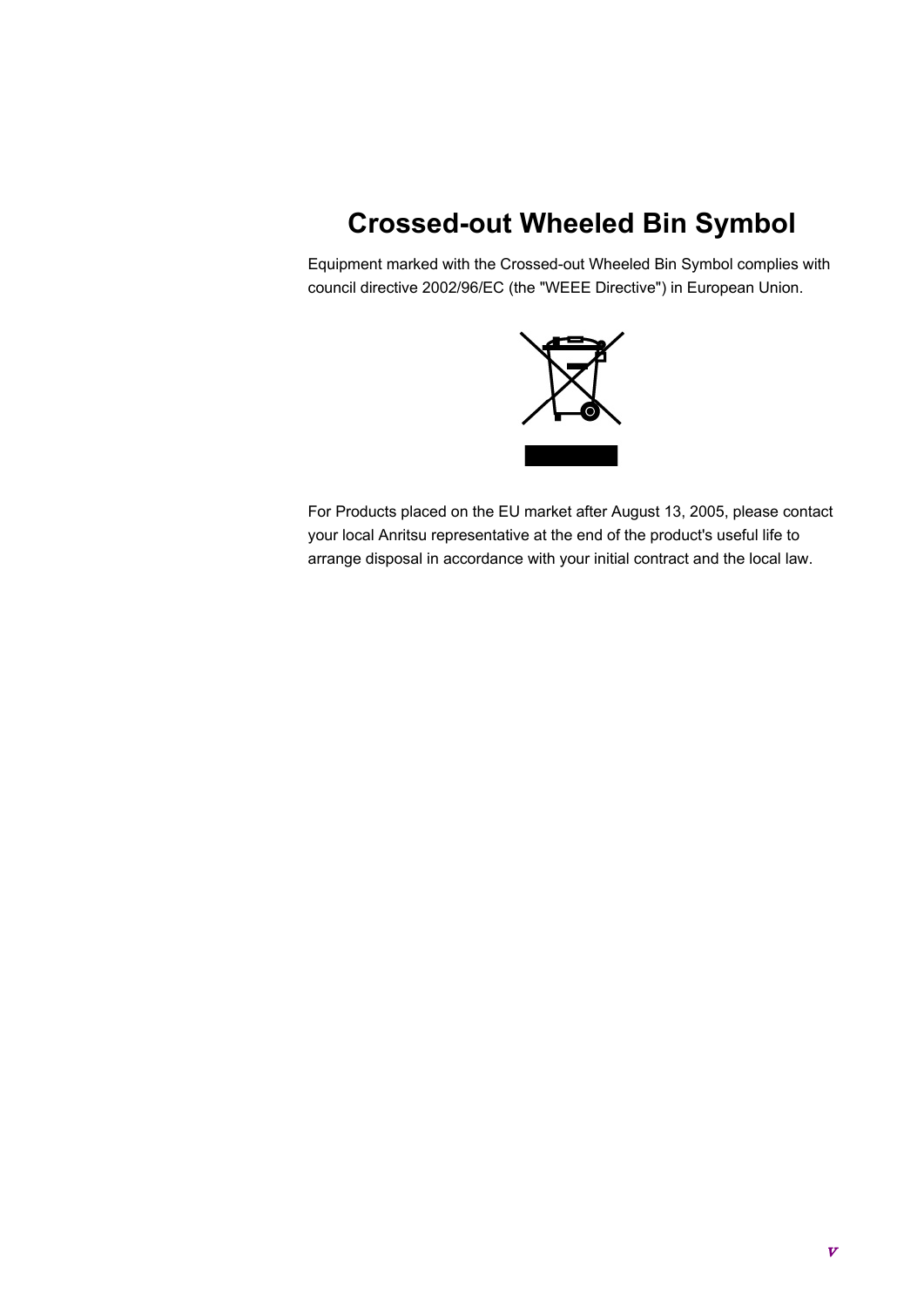### Notes On Export Management

This product and its manuals may require an Export License/Approval by the Government of the product's country of origin for re-export from your country.

Before re-exporting the product or manuals, please contact us to confirm whether they are export-controlled items or not.

When you dispose of export-controlled items, the products/manuals need to be broken/shredded so as not to be unlawfully used for military purpose.

### **Notice**

The following actions are strictly prohibited for all of the software installed in this product or otherwise provided by Anritsu:

- 1. This product should be installed indoors. The product performances are not guaranteed under the following conditions; extreme vibrations, dust, direct sunlight, activated gas, variable atmospheric pressure, condensation and static electricity.
- 2. This product should be used for private industries. It should not be used for medical care, military, aerospace.
- 3. The support and service of this product is available only in Japan. In addition, the reception time for repairs and inquiries is 8:30 am to 5:00 pm, Monday through Friday, excluding Saturday, Sunday, national holidays, and holidays specified by Anritsu.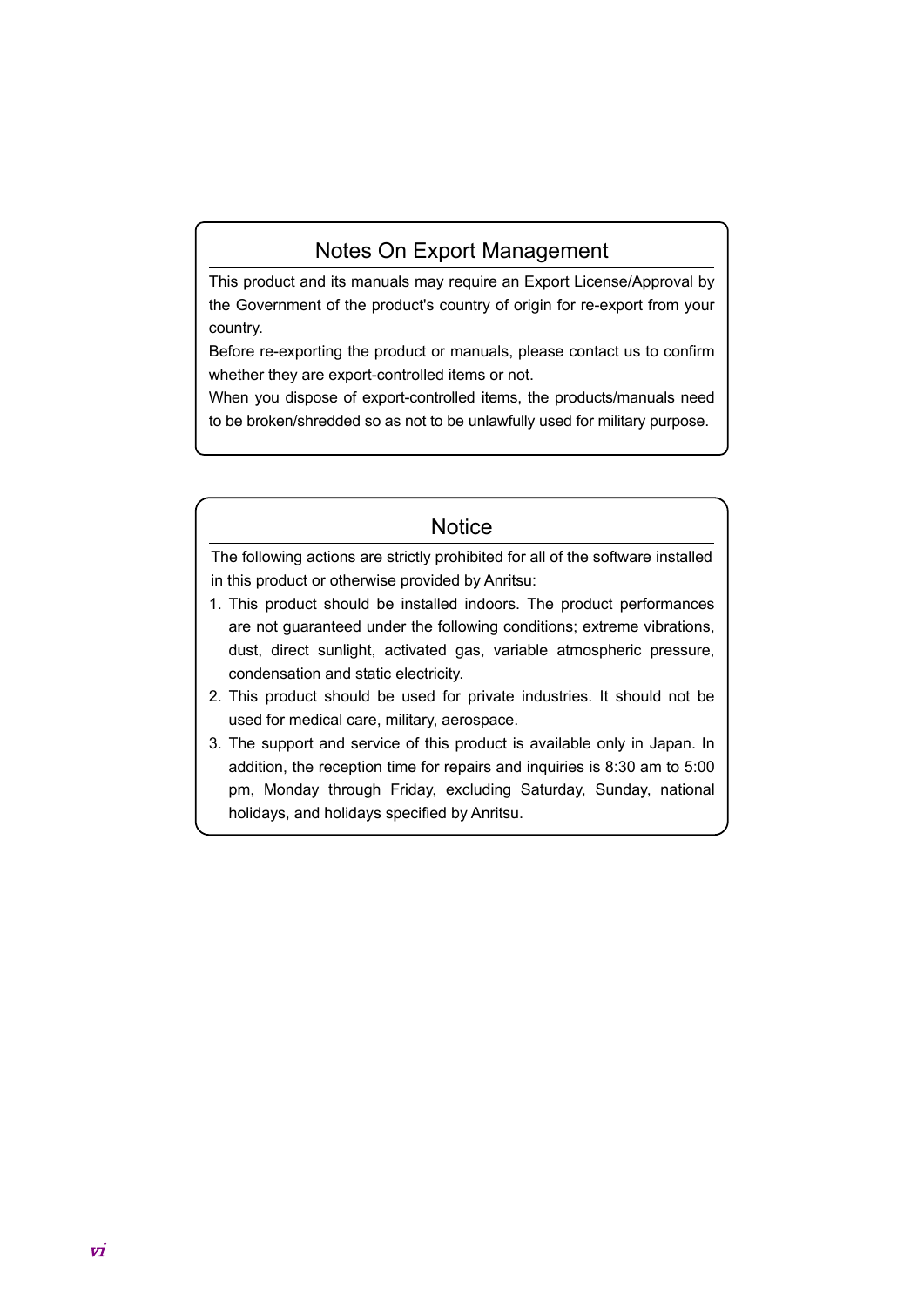# **CE Conformity Marking**

Anritsu affixes the CE Conformity marking on the following product(s) in accordance with the Council Directive 93/68/EEC to indicate that they conform to the EMC and LVD directive of the European Union (EU).

### **CE marking**

 $C \in$ 

#### **1. Product Model**

Model: MZ1225A Adapter for QSFP+

### **2. Applied Directive and Standards**

When the MZ1225A Adapter for QSFP+ is installed in the MD1260A, the applied directive and standards of this unit conform to those of the MD1260A 40/100G Ethernet Analyzer.

PS: About main frame

 Please contact Anritsu for the latest information on MD1260A that MZ1225A can be used with.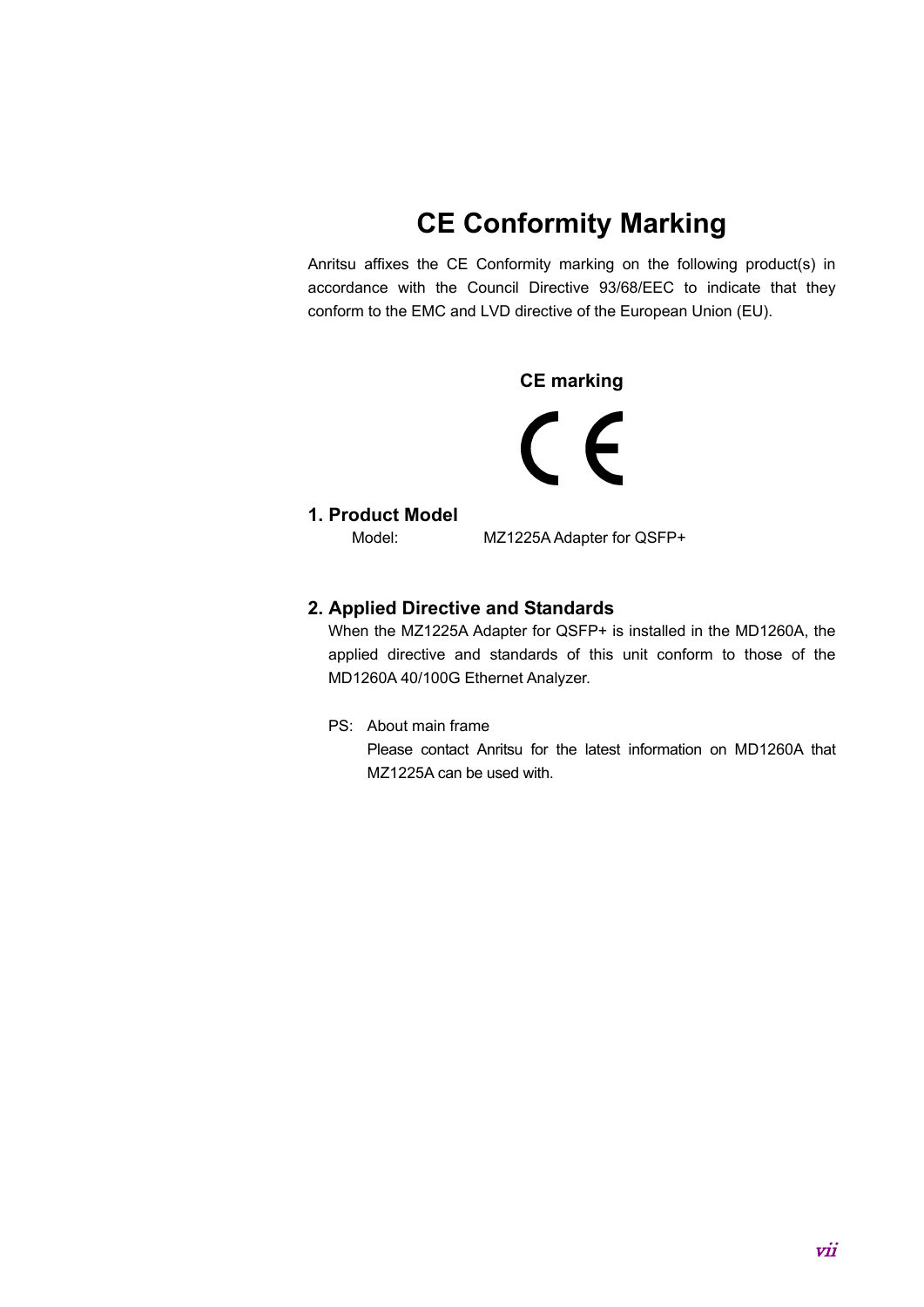# **C-tick Conformity Marking**

Anritsu affixes the C-tick marking on the following product(s) in accordance with the regulation to indicate that they conform to the EMC framework of Australia/New Zealand.

**C-tick marking** 



#### **1. Product Model**

Model: MZ1225A Adapter for QSFP+

### **2. Applied Directive and Standards**

When the MZ1225A Adapter for QSFP+ is installed in the MD1260A, the applied directive and standards of this unit conform to those of the MD1260A main frame.

PS: About main frame

 Please contact Anritsu for the latest information on MD1260A that MZ1225A can be used with.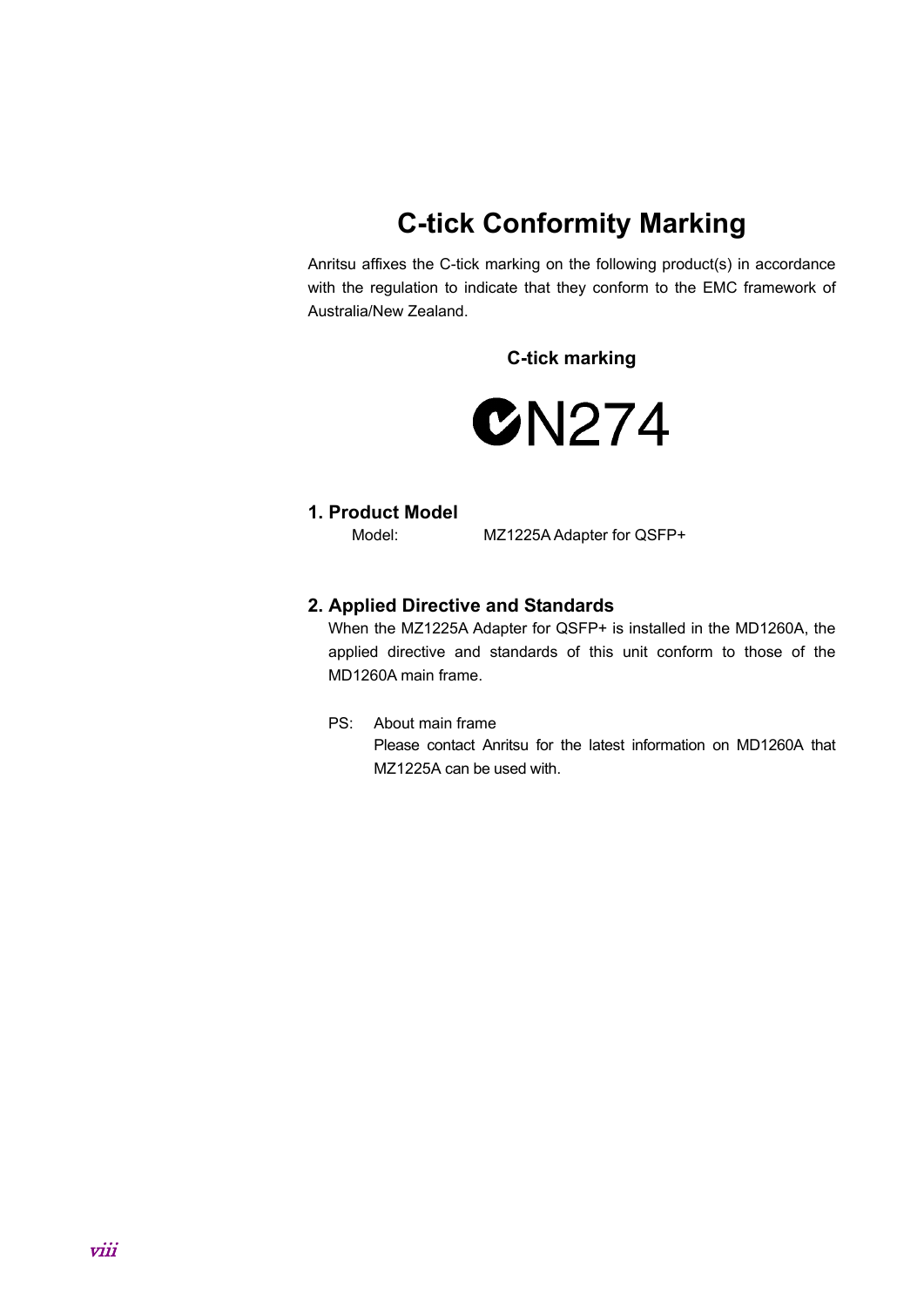### **About This Manual**

The operation manual for the MZ1225A Adapter for QSFP+ covers the usage precautions, product outline and installation method.

1 Product Outline This section explains the purpose of this product usage.

2 Before Use This section explains the items and each part name confirmed when purchasing the product.

3 How to Use This section explains how to use this product.

4 Storage This section explains the procedures and precautions when storing this product.

5 Transportation/ Disposal This section explains the precautions when transporting and disposing this product.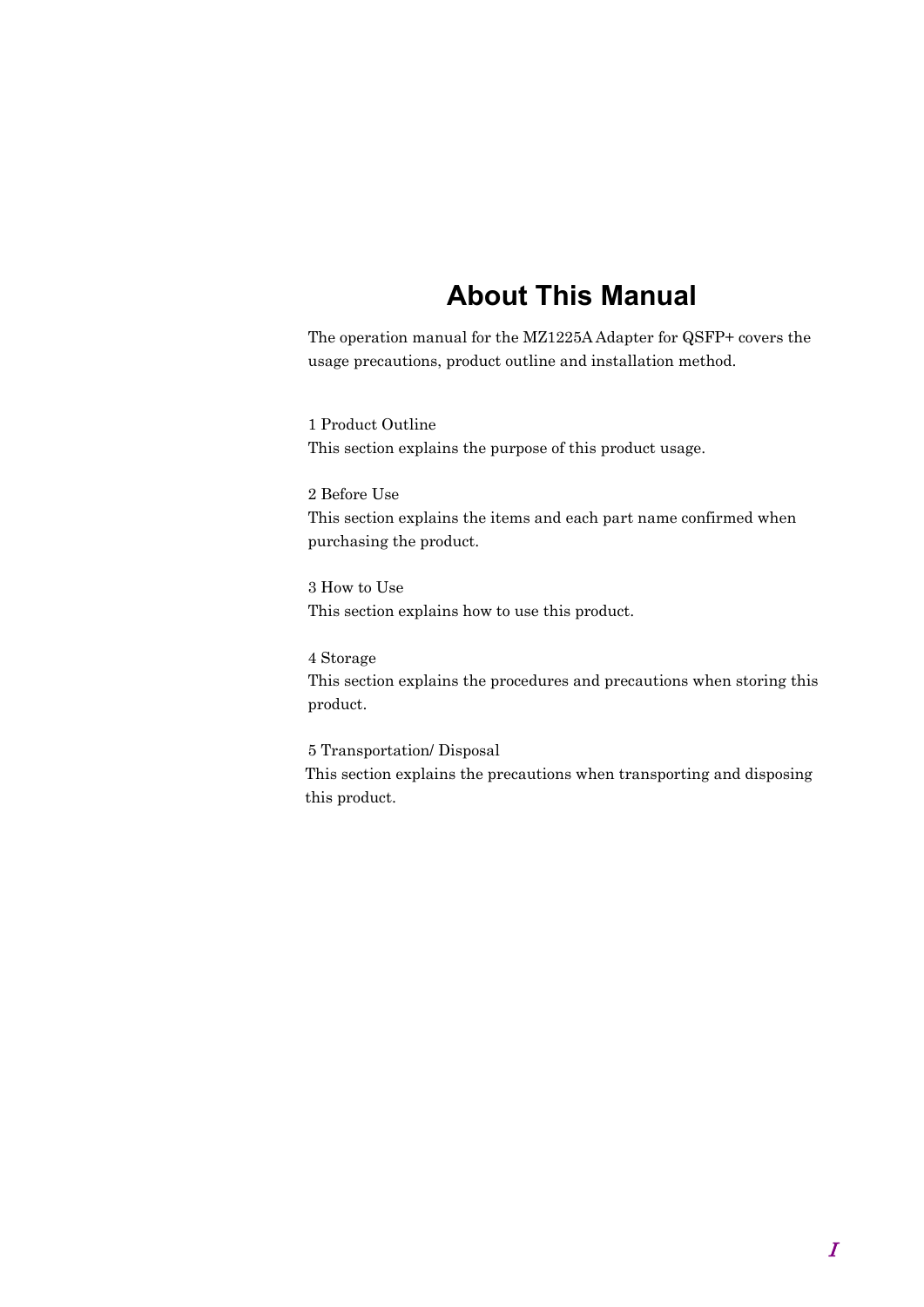# **Table of Contents**

|             |     |                                          | iii |
|-------------|-----|------------------------------------------|-----|
| 1           |     |                                          |     |
| $\mathbf 2$ |     |                                          | 3   |
|             | 2.1 |                                          | 3   |
|             | 2.2 |                                          | 3   |
|             | 2.3 |                                          | 3   |
| 3           |     |                                          | 4   |
|             | 3.1 |                                          | 4   |
|             | 3.2 |                                          | 4   |
|             | 3.3 |                                          | 8   |
|             | 3.4 | Remote Control for MD1260A Display Items | 9   |
| 4           |     | Storage Precautions                      | 10  |
| 5           |     | <b>Transporting and Disposal </b>        | 11  |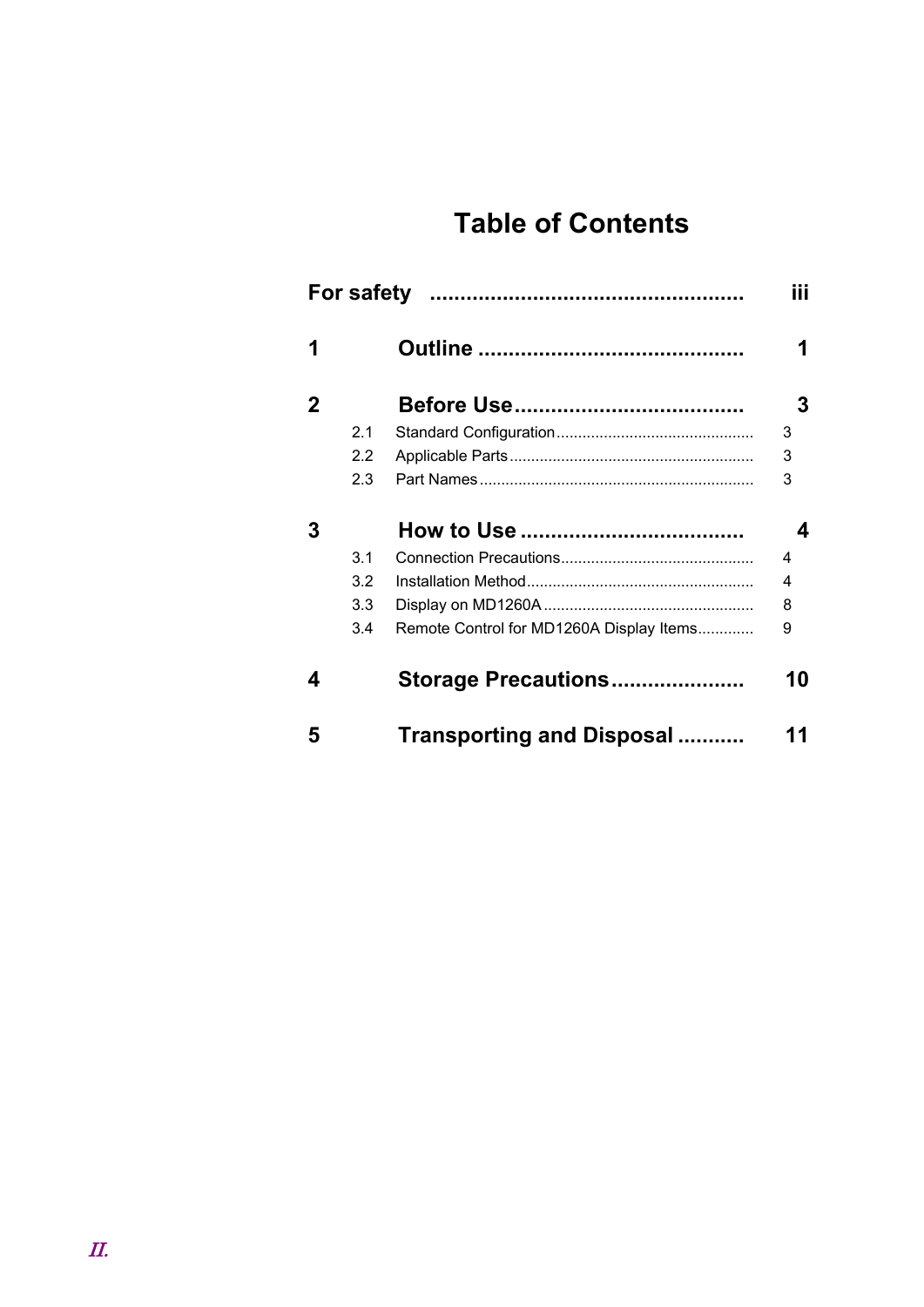# **1 Outline**

MZ1225A Adapter for QSFP+ is an adapter to convert the QSFP+ module to the CFP module form.

The MZ1225A is used being inserted to the measurement port (CFP module installation part) of the MD1260A 40/100G Ethernet analyzer (hereinafter referred to as MD1260A).

QSFP+: Quad Small Form factor Pluggable plus Module CFP: 100Gigabit Form factor Pluggable Module



**Figure 1-1 Appearance of MZ1225A Adapter for QSFP+**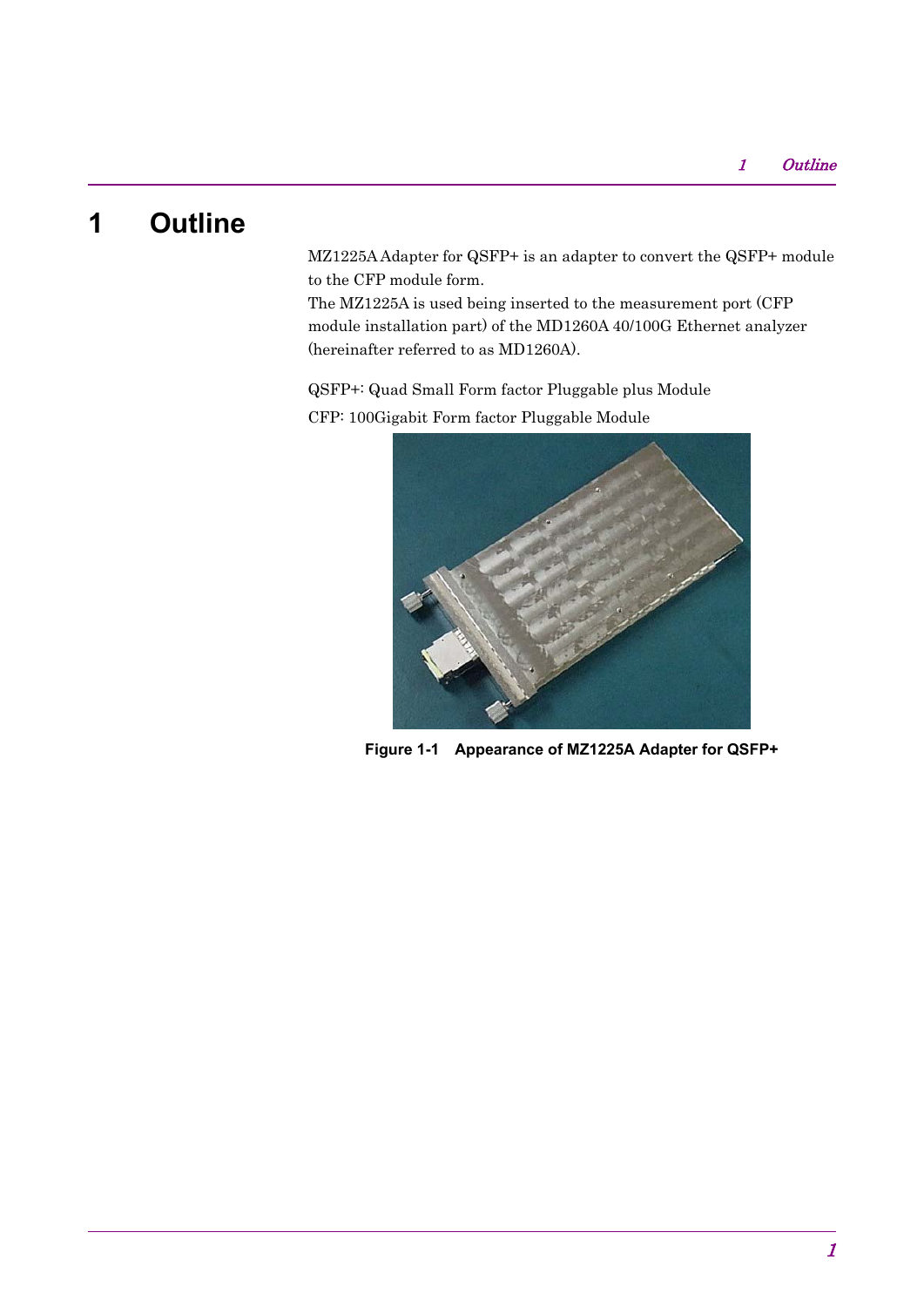### 1 Outline



SCL: 2-wire serial interface clock SDA: 2-wire serial interface data

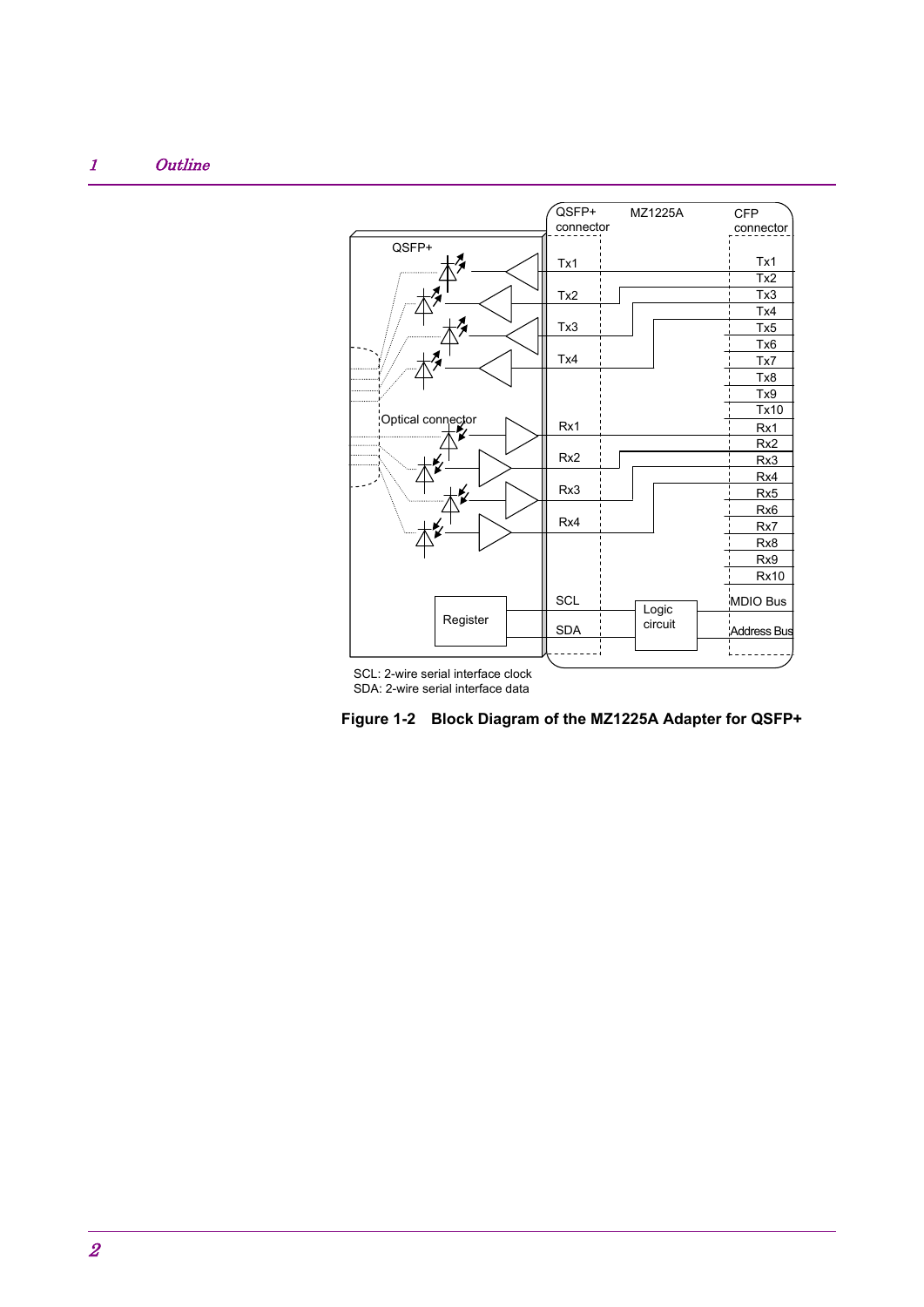### **2 Before Use**

### **2.1 Standard Configuration**

At unpacking, check that all items are included. See the attached file including the standard configuration table (see Table 2.1-1). Contact your Anritsu Service and Sales Office or agent if any parts are missing or damaged.

| <b>Item</b> | <b>Product Name</b>                                   | Quantity | <b>Remarks</b>                                                 |
|-------------|-------------------------------------------------------|----------|----------------------------------------------------------------|
| Main Unit   | MZ1225A<br>Adapter for QSFP+                          |          |                                                                |
| Accessory   | Z1442A<br><b>MD1260A</b><br>Software/Manual<br>CD-ROM |          | CD-ROM<br>Includes Adapter<br>for QSFP+<br>Operation<br>Manual |

**Table 2.1-1 Standard Configuration** 

### **2.2 Applicable Parts**

**Table 2.2-1 Applicable Parts** 

| Model  | <b>Product Name</b>       | <b>Remarks</b>                             |
|--------|---------------------------|--------------------------------------------|
| G0296A | QSFP+40GBASE-SR4          |                                            |
| J1519A | <b>Optical Fiber Code</b> | fiber.<br>Multi-mode<br>MPO connector, 3 m |

### **2.3 Part Names**

The parts names of the MZ1225A are as shown in Figure 2.3-1.



**Figure 2.3-1 Parts Names**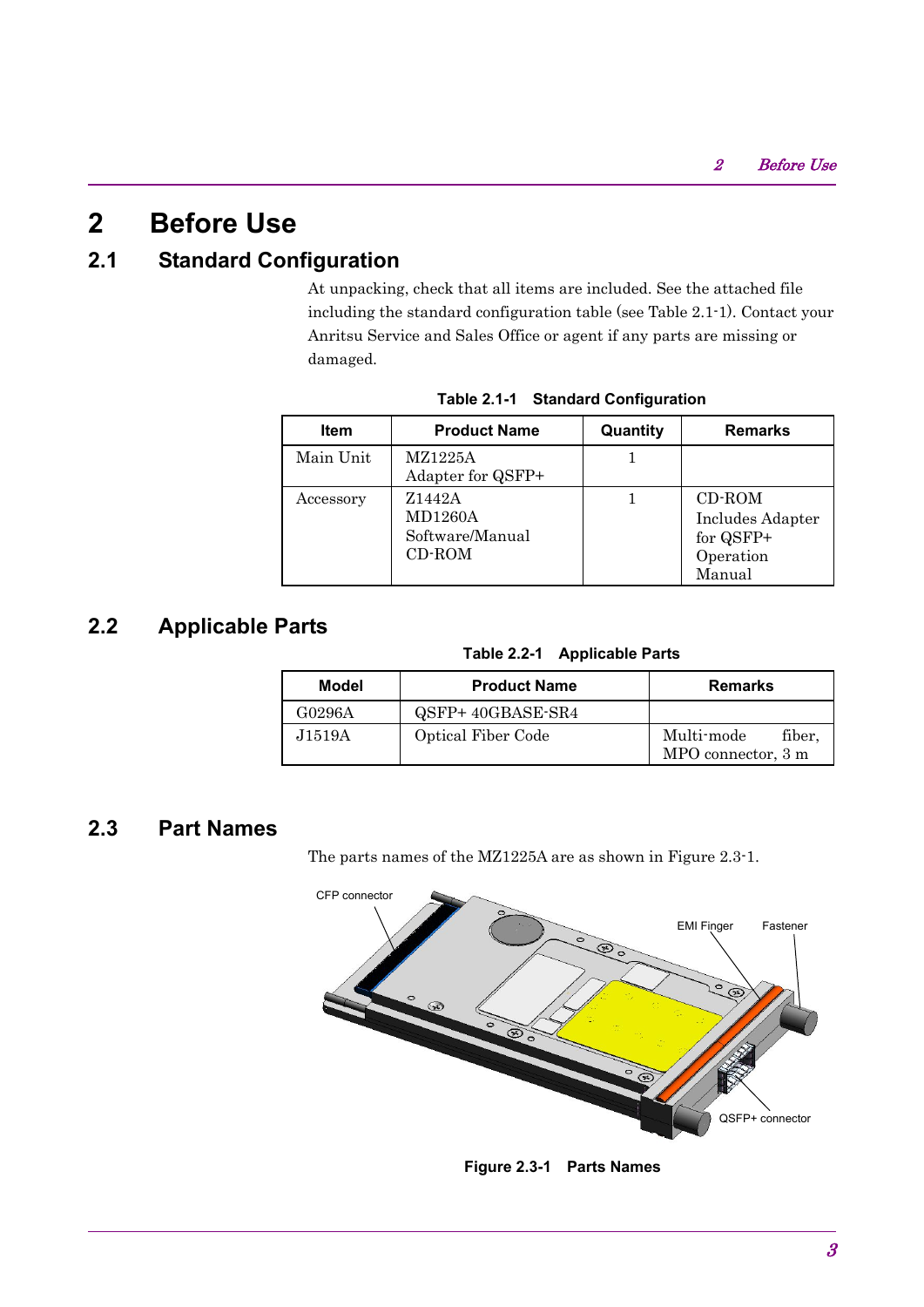### **3 How to Use**

This section explains how to use the MZ1225A.

### **3.1 Connection Precautions**

To use the MZ1225A properly, you must keep the connection precautions written below:

1. The insert/remove cycles of the CFP connector are about 180. Even though the insert/remove cycles are repeated, the maximum cycles are defined as 180.

Exceeding the maximum cycle may cause contact resistance increase, damage, or distortion of the CFP connector.

2. The insert/remove cycles of the QSFP+ connector are about 180 cycles. Even though the insert/remove cycles are repeated, the maximum cycles are defined as 180.

### **3.2 Installation Method**

How to install the QSFP+ module

- 1. Hold both sides of the QSFP+ module between the tips of your first two fingers.
- 2. Insert the QSFP+ module in the MD1260A until it clicks.
- 3. Move the lever of the QSFP+ module up and connect the optical connector.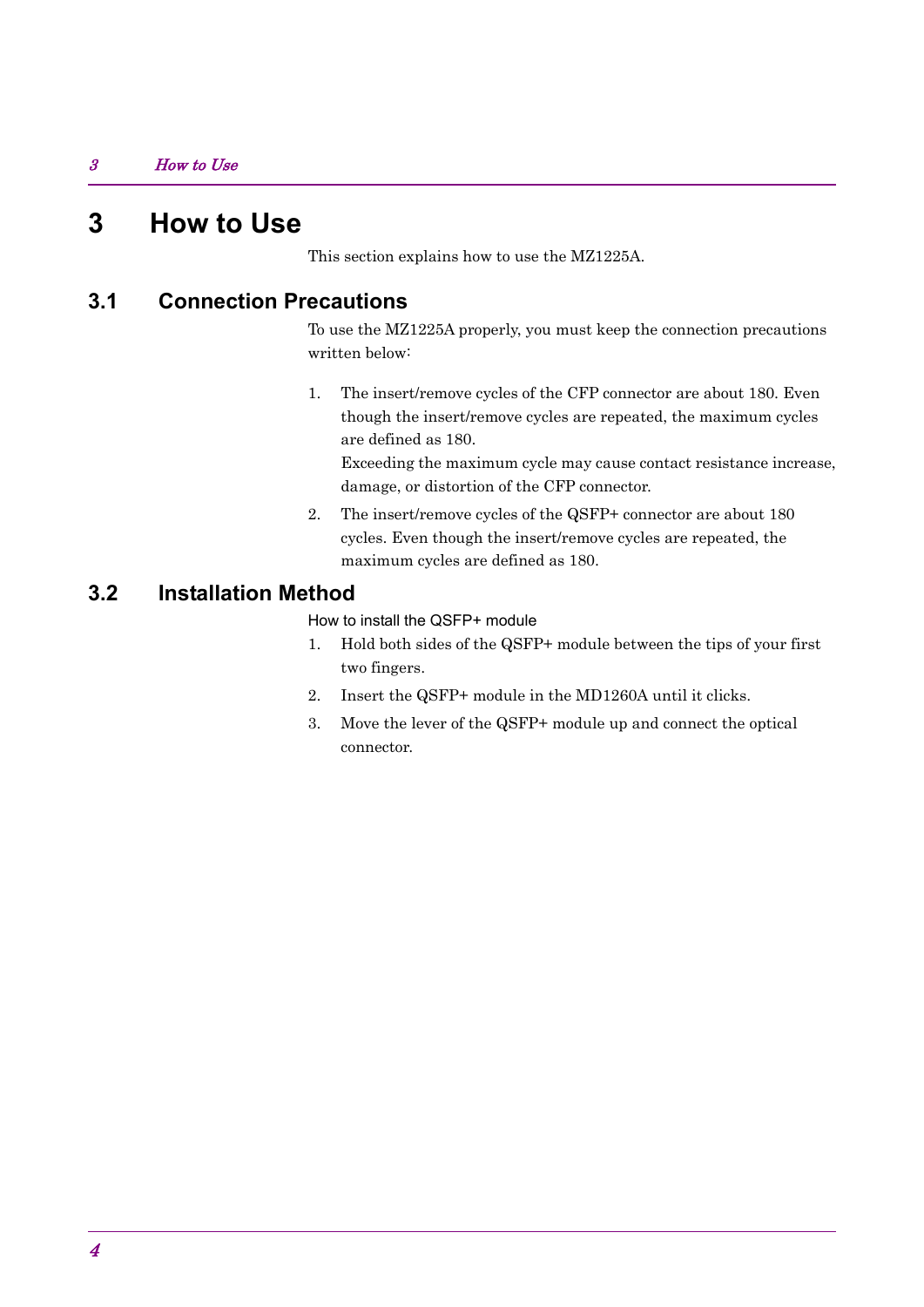How to remove the QSFP+ module

- 1. Remove the module when the optical connector is attached.
- 2. Move the lever of the QSFP+ module down.
- 3. Hold both sides of the QSFP+ module between the tips of your first two fingers.
- 4. Pull out the QSFP+ module.



**Figure 3.2-1 How to Remove the QSFP+ Module**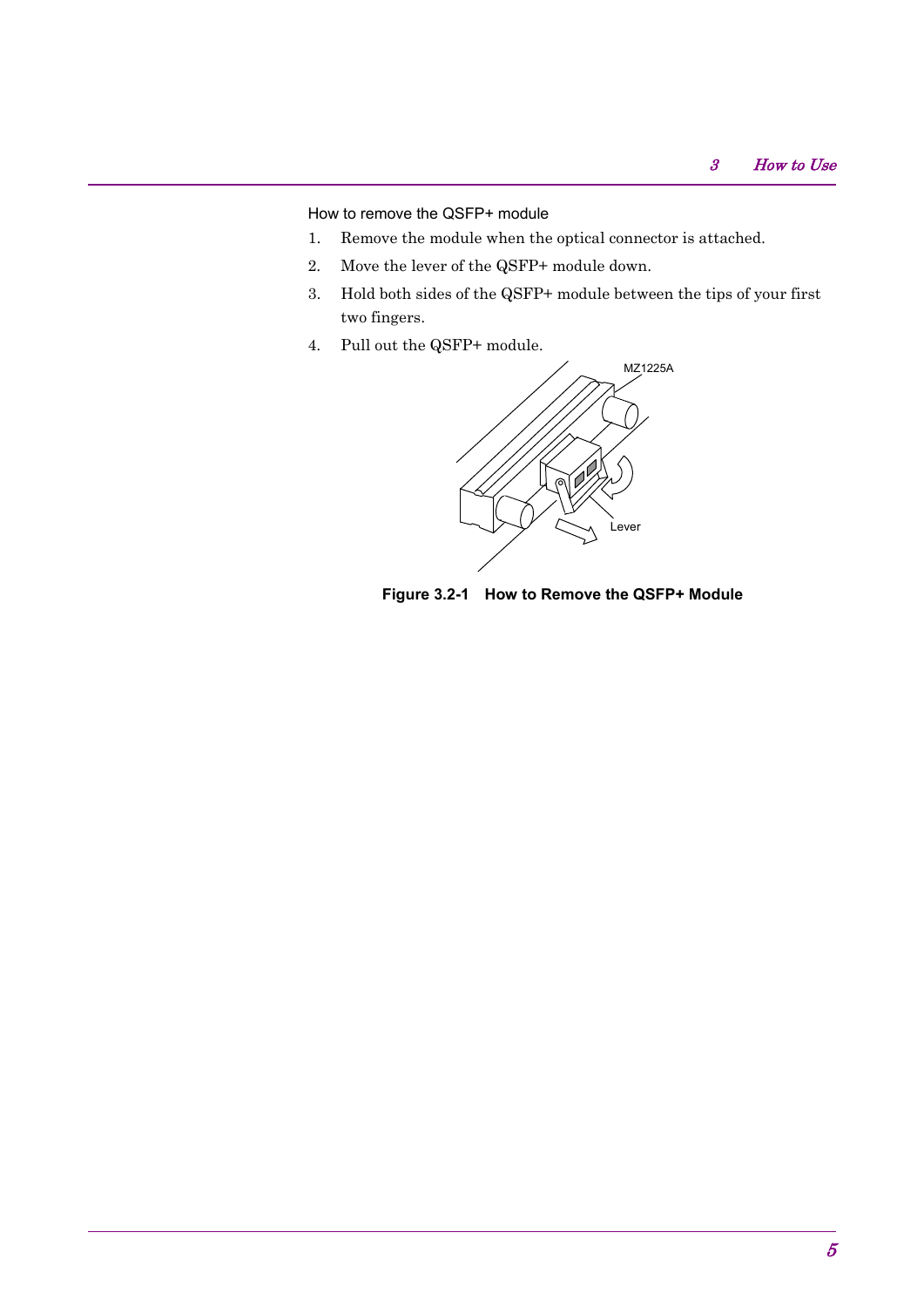How to install the MZ1225A in MD1260A

# **CAUTION** A

**Some devices installed in the MZ1225A and MD1260A may be damaged by impressed static electricity and short circuit.** 

**As a countermeasure against static electricity, the operator should wear an electrostatic discharge wrist strap.** 

**Make sure that no dust is in the card edge part when installing the MZ1225A in the MD1260A. If dust enters the card edge part, it may cause connector failures and measurement problems.** 

**When not connecting the MZ1225A with the MD1260A, cover the CFP slot of the MD1260A to keep the slot inside free of dust.** 

- 1. Wear an electrostatic discharge wrist strap and connect the MZ1225A to the ground terminal of the MD1260A front panel.
- 2. Slowly press the front end of the MZ1225A along the railing into the port socket, until the flange makes contact. Make sure not to damage the EMI gasket of the MZ1225A. There is a riding heat sink inside the measurement port for ventilation of CFP. Be careful of the friction between the MZ1225A and the riding heat sink when inserting the module.
- 3. Tighten the fixing screws clockwise (2 locations).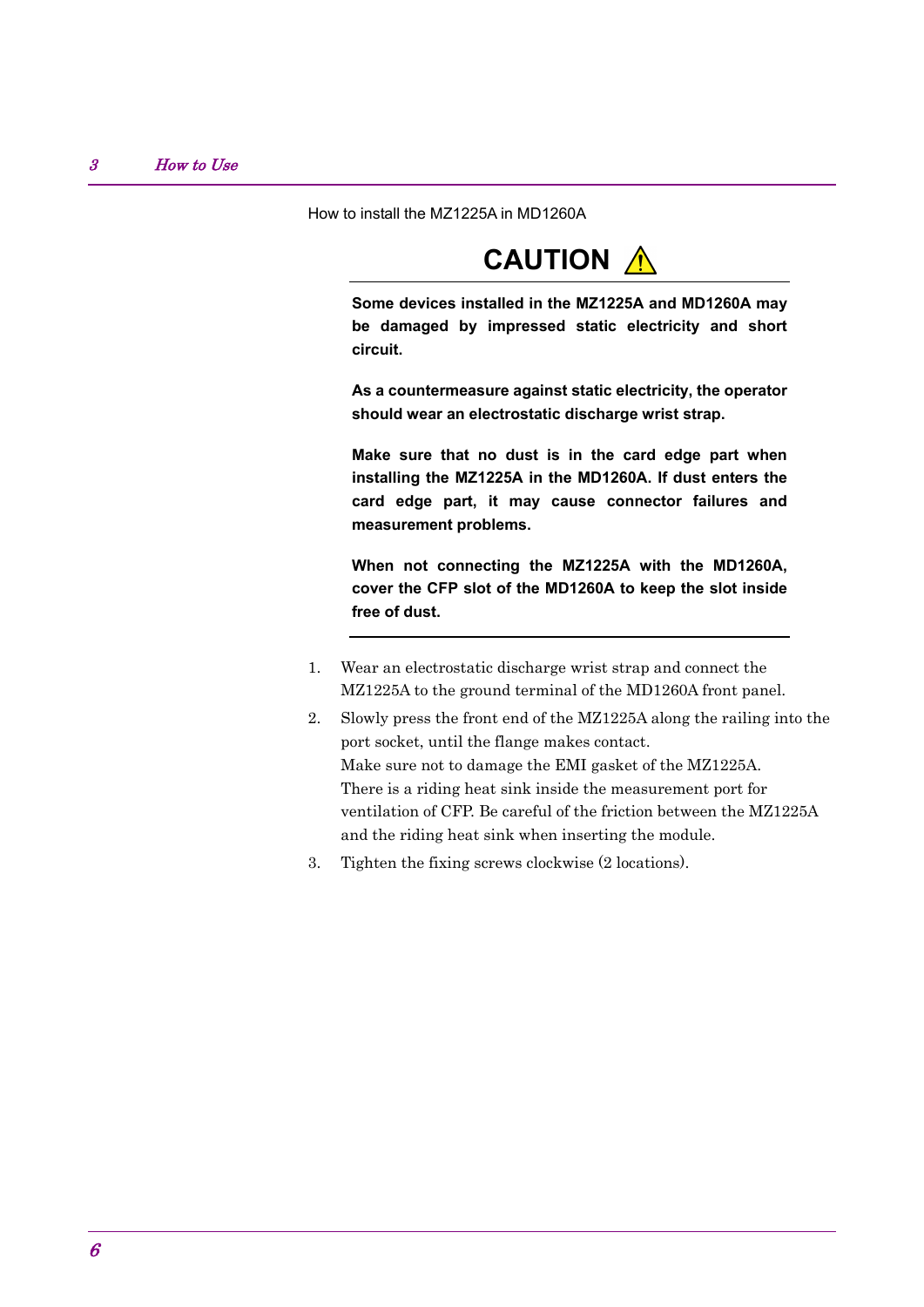### 3 How to Use



**Figure 3.2-2 Countermeasure Against Static Electricity**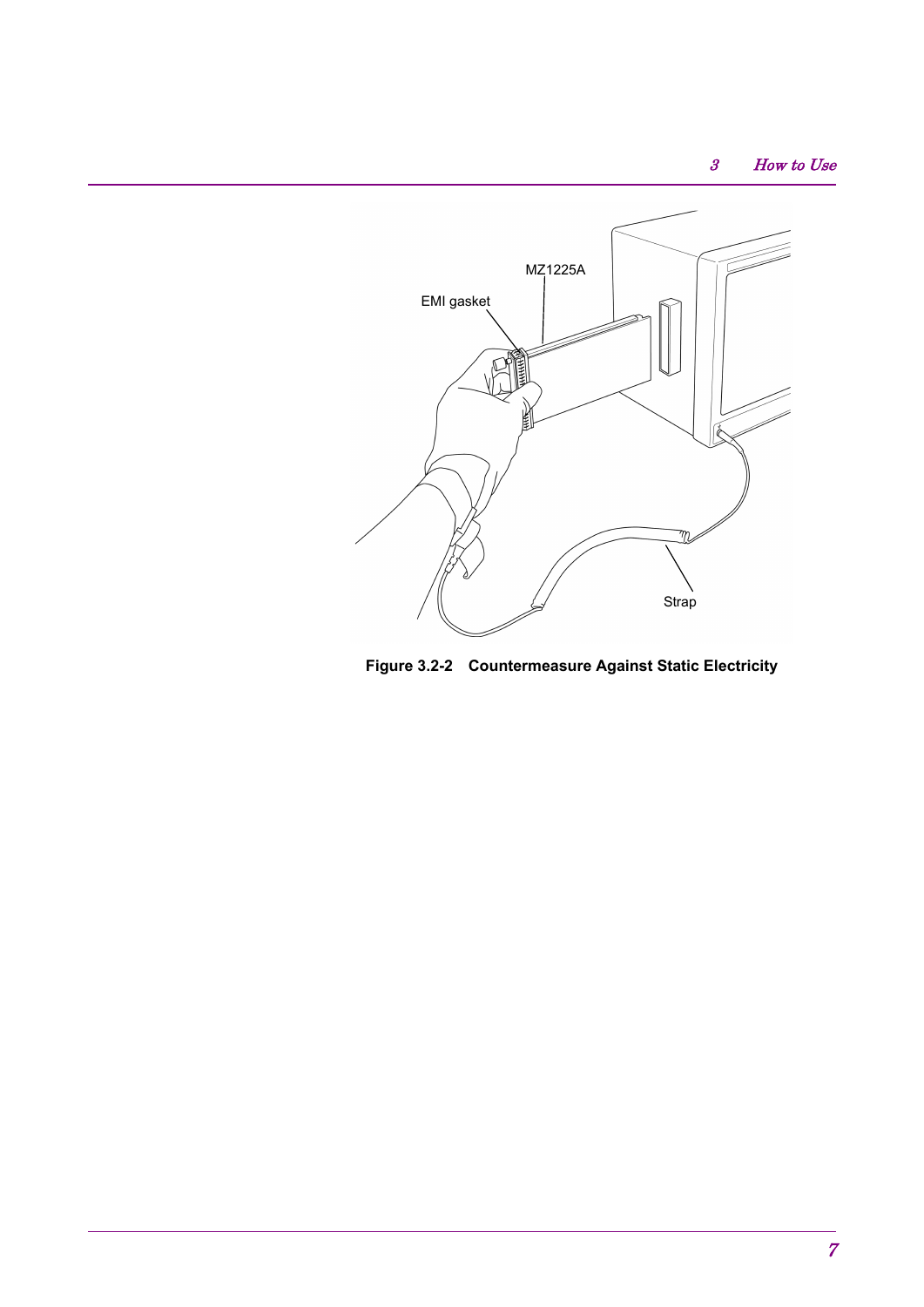### 3 How to Use

### **3.3 Display on MD 1260A**

For the MD1260A operation method, refer to the MD1260A 40/100G Ethernet Analyzer Operation Manual.

When connecting the QSFP+ module to the MD1260A using the MZ1225A, the following items are displayed on the Opt. Tab.

| <b>Item</b>       | <b>Explanation</b>                                                                                                 |
|-------------------|--------------------------------------------------------------------------------------------------------------------|
| LOS               | Displayed in red when LOS occurs on one or more<br>receivers of the QSFP+ module.                                  |
| Tx Fault          | Displayed in red when an error occurs on one or more<br>transmitters of the QSFP+ module.                          |
| Temp Alarm        | Displayed in red when abnormal temperature occurs<br>within the QSFP+ module.                                      |
| Rx Power<br>Alarm | Displayed in red when the optical level is too high or<br>too low on one or more receivers of the QSFP+<br>module. |
| Global Alarm      | Status of IntL pin of the QSFP+ module<br>Displayed in red when an error occurs in the QSFP+<br>module.            |

**Table 3.3-1 Items Displayed on Opt Tab** 

For the error occurrence conditions, refer to the specifications of the QSFP+ module.



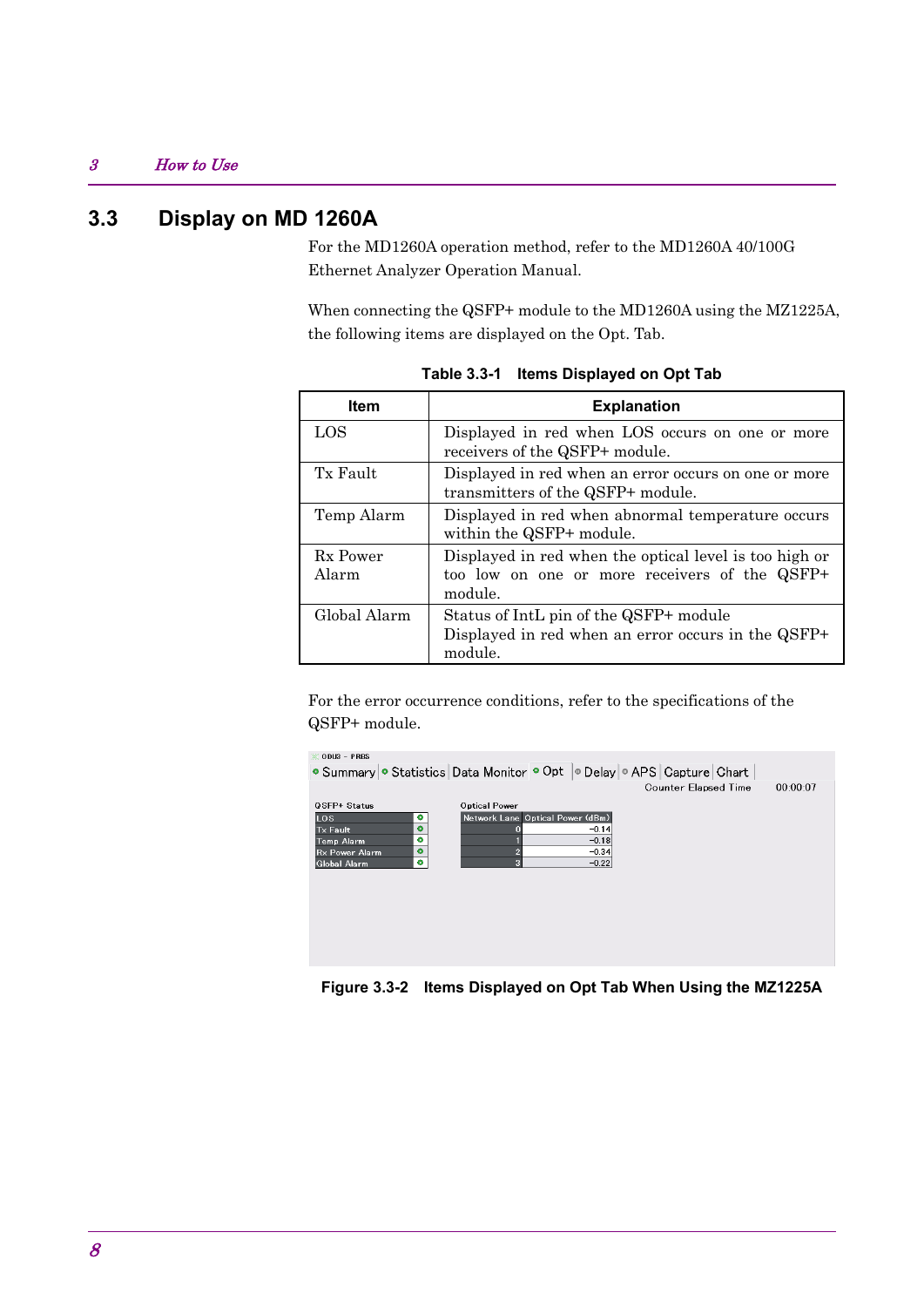### **3.4 Remote Control for MD1260A Display Items**

For the MD1260A remote operation method, refer to the MD1260A 40/100G Ethernet Analyzer Operation Manual (remote control).

The items displayed on the MD1260A Opt tab when using the MZ1225A can be read out by the CALClate:DATA command.

The ID specifying the read-out items and response data format are listed in the following table.

| Item                 | ID          | <b>Response Data</b><br><b>Format</b> |
|----------------------|-------------|---------------------------------------|
| LOS                  | LOS         | $<$ status $>$                        |
| Tx Fault             | TX FAULT    | $<$ status $>$                        |
| Temp Alarm           | TEMP ALARM  | $<$ status $>$                        |
| Rx Power Alarm       | POWER ALARM | $<$ status $>$                        |
| Global Alarm         | GALARM      | $<$ status $>$                        |
| <b>Optical Power</b> | OPOWER      | $<$ NR2> (dBm)                        |

**Table 3.4-1 ID for CALClate:DATA** 

The response data format is as follows.

**Table 3.4-2 Response Data Format** 

| Format         | <b>Explanation</b>                                                                                                                                             |
|----------------|----------------------------------------------------------------------------------------------------------------------------------------------------------------|
| $<$ status $>$ | 0 1 2<br>The vale corresponding to the color status<br>displayed on the screen will be returned.<br>0 Normal (green)<br>1 Abnormal (red)<br>2 History (orange) |
| $<$ NR2 $>$    | Displays the numeric value.                                                                                                                                    |
|                | Example) 123, -5.00                                                                                                                                            |

#### Example of Use

To read out the status of Global Alarm: CALC:DATA? GALARM

> 0

To read out Optical Power:

CALC:DATA? OPOWER  $> -0.14, -0.18, -0.34, -0.22$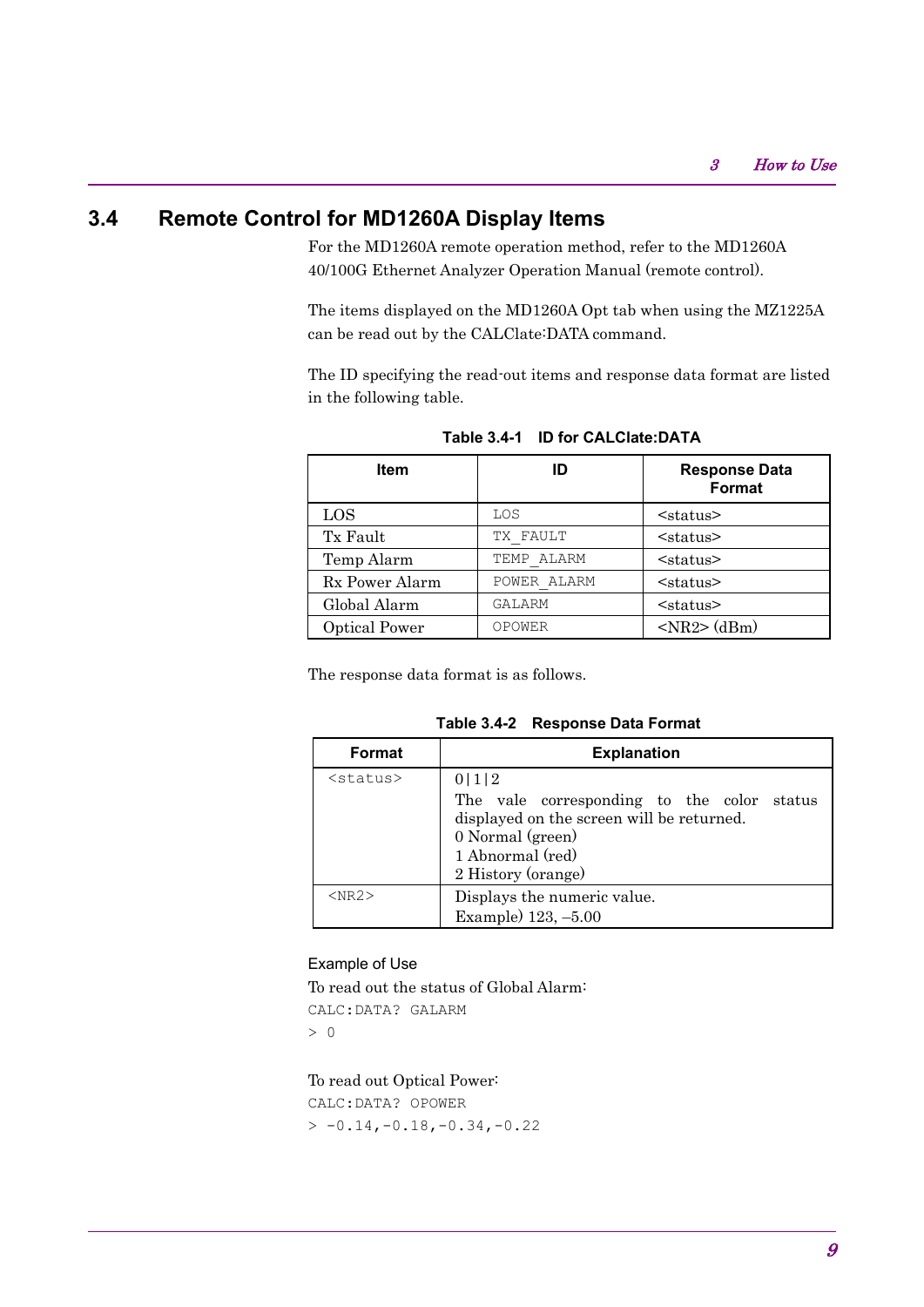### **4 Storage Precautions**

Remove the QSFP+ module from the MZ1225A before storing this device. Wipe dust, fingerprints, stains, spots, etc., from the surface of the MZ1225A before storing it.

Wrap the MZ1225A in plastic or a similar material to protect against dust.

Avoid storing the MZ1225A:

- Places that are exposed to direct sunlight
- Dusty places
- Damp places where condensation may occur on the MZ1225A surface
- Places where there are active gases causing corrosion
- Places where the MZ1225A may be oxidized
- Places where the MZ1225A may be exposed to strong vibration and shock
- Places where the MZ1225A might topple over.
- Places with extreme temperatures and relative humidity such as: Temperature: lower than –20°C or higher than 60°C Humidity: 90% or more

#### Recommended storage conditions

The MZ1225A should be stored in a place that meets the ambient conditions above, plus the following conditions if it is not to be used for a long time:

- Temperature 10° to 30°C
- Humidity 40% to 80%
- Slight daily change in temperature and humidity.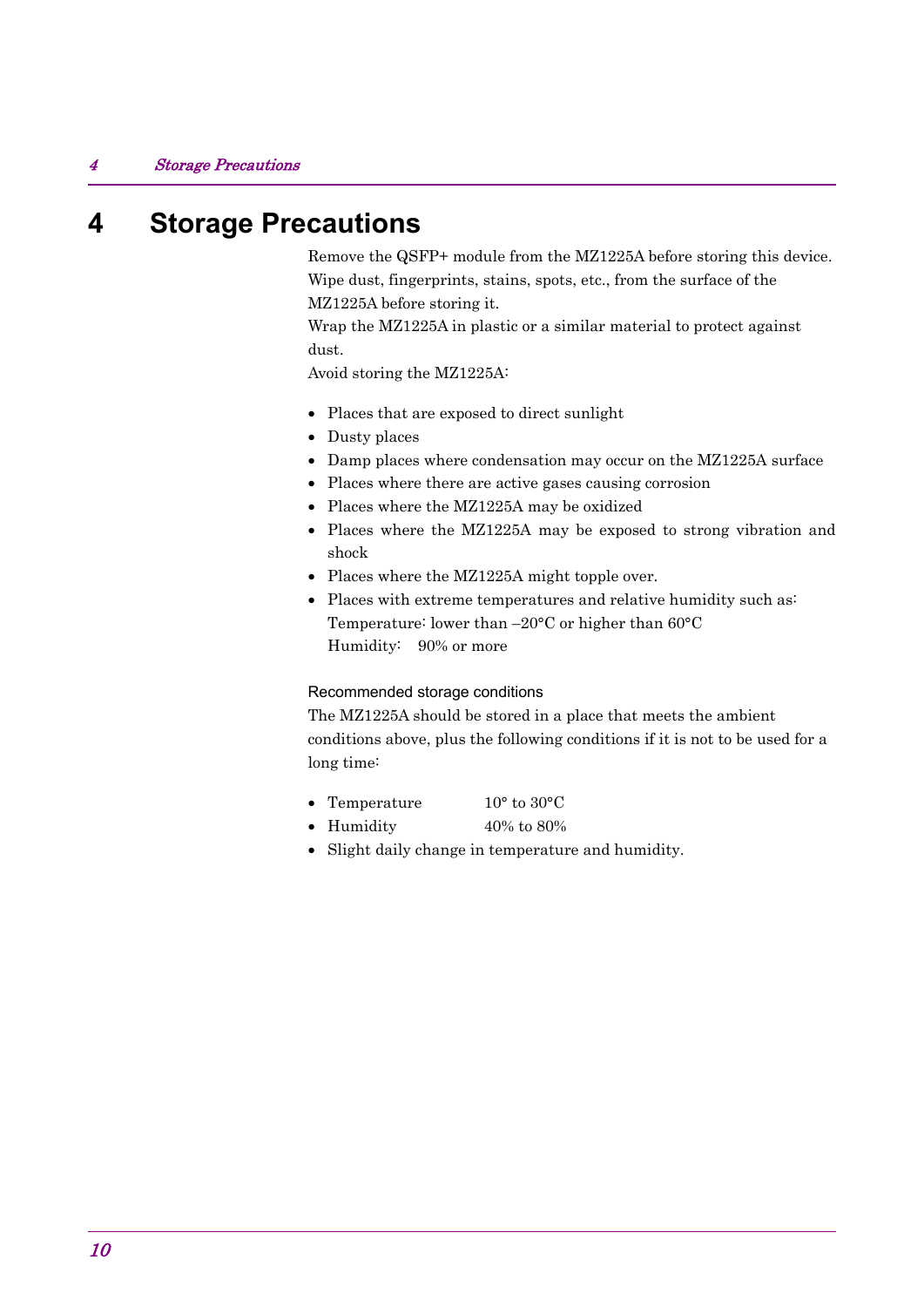# **5 Transporting and Disposal**

The following describes precautions for transporting and disposing of the MZ1225A.

#### Repackaging

Repack the MZ1225A Min the packing material (box) in which it was delivered. If the packing material has been thrown away or damaged, repack the MZ1225A as follows:

- 1. Get a corrugated cardboard, wooden, or aluminum box large enough to pack cushioning material in around the MZ1225A.
- 2. Wrap the MZ1225A in plastic or a similar material to protect against water droplets, rain, and dust.
- 3. Put the MZ1225A and accessory box in the packing box.
- 4. Then, pack the MZ1225A in cushioning material so it cannot move inside the box.
- 5. Secure the outside of the box with packing cord, adhesive tape, bands, or other similar materials.

#### **Transporting**

Avoiding vibrations as much as possible and meet the recommended storage conditions during transport.

#### Disposal

Follow the instructions of your local waste disposal office when finally disposing of the MZ1225A.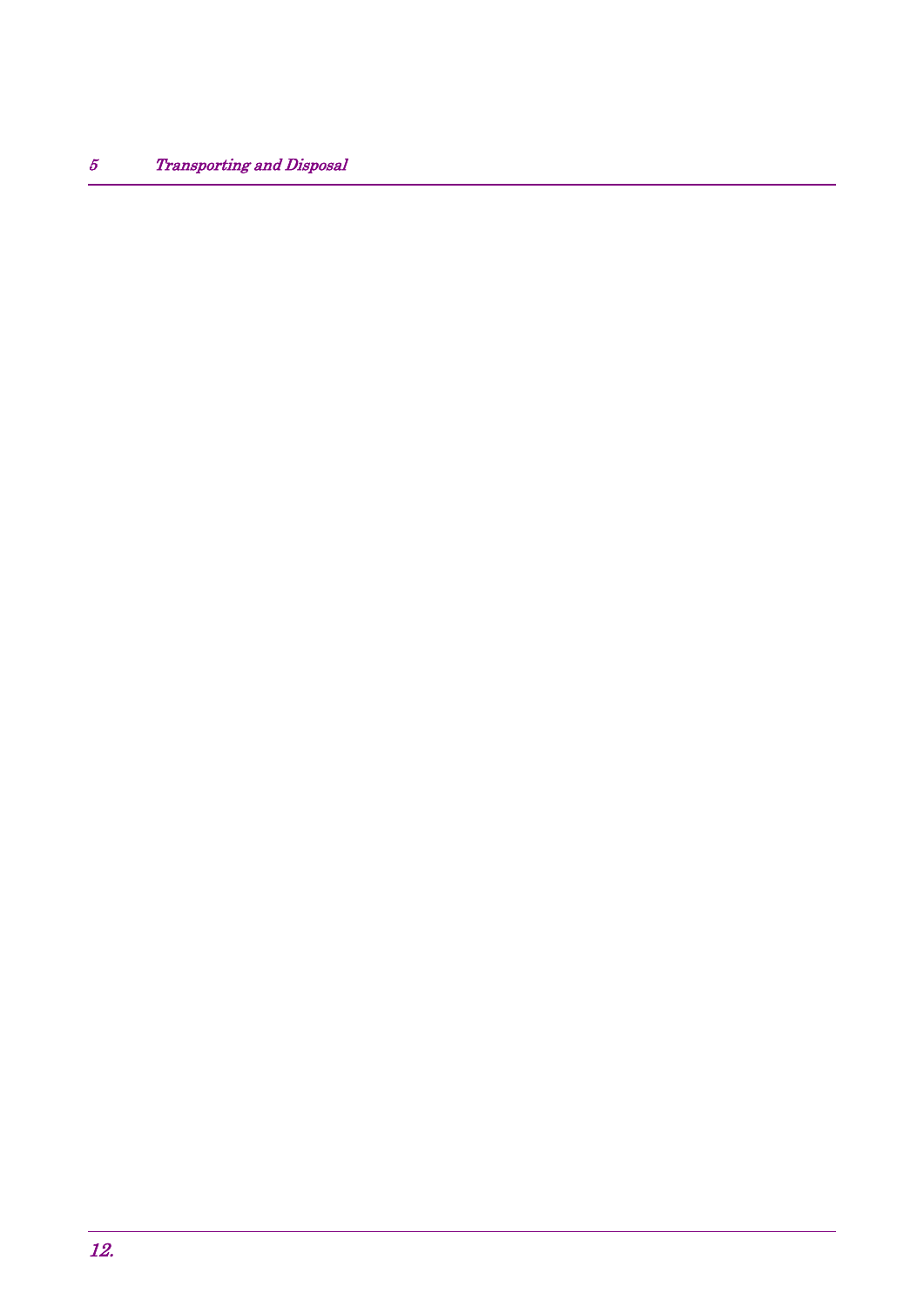# **A.1 Adapter for QSFP+**

| <b>Item</b>                | <b>Specifications</b>                                                  |
|----------------------------|------------------------------------------------------------------------|
| Configuration              | - Mainframe -                                                          |
|                            | MZ1225A Adapter for QSFP+                                              |
|                            | $-$ Applicable Parts $-$                                               |
|                            | Z1442A MD1260A Software/Manual CD-ROM                                  |
| Interface                  |                                                                        |
| Specification              | CFP MSA Hardware Specification Revision 1.4                            |
| to be complied             | CFP MSA Management Interface Specification Version 1.4                 |
| with                       | SFF-8436 Specification for QSFP+ COPPER AND OPTICAL MODULES Rev<br>3.5 |
|                            | SFF-8472 Specification for Diagnostic Monitoring Interface for Optical |
|                            | Transceivers Rev 11.0                                                  |
| <b>MD1260A</b>             | hot-pluggable                                                          |
| connector                  | Impedance differential 100 $\Omega$ <sup>*1</sup> , AC coupling        |
|                            | Electrical specifications: Conforms to MD1260A CFP interface           |
| QSFP+                      | hot-pluggable                                                          |
| connector                  | Impedance: differential 100 $\Omega$ *1, DC coupling *2                |
| Insert/Removal             | For MD1260A connection: 180 cycles                                     |
| Cycles                     |                                                                        |
|                            | For QSFP+ connection: 180 cycles                                       |
| Environment<br>Performance |                                                                        |
| Temperature                | $5^{\circ}$ to $+40^{\circ}$ C, 20% to 80% (without condensation)      |
| Rang                       |                                                                        |
| Storage                    | $+20^{\circ}$ to $+60^{\circ}$ C, 20% to 80% (without condensation)    |
| Temperature                |                                                                        |
| Range                      |                                                                        |
| Mass                       | 1 kg or less                                                           |
| Size                       | 14 (H) $\times$ 82 (W) $\times$ 145 (D) mm (Excluding projections)     |

|  | Table A-1 Specifications for MZ1225A QSFP+ Adapter |  |  |
|--|----------------------------------------------------|--|--|
|--|----------------------------------------------------|--|--|

\*1: Typical value

\*2: The external AC coupling is required.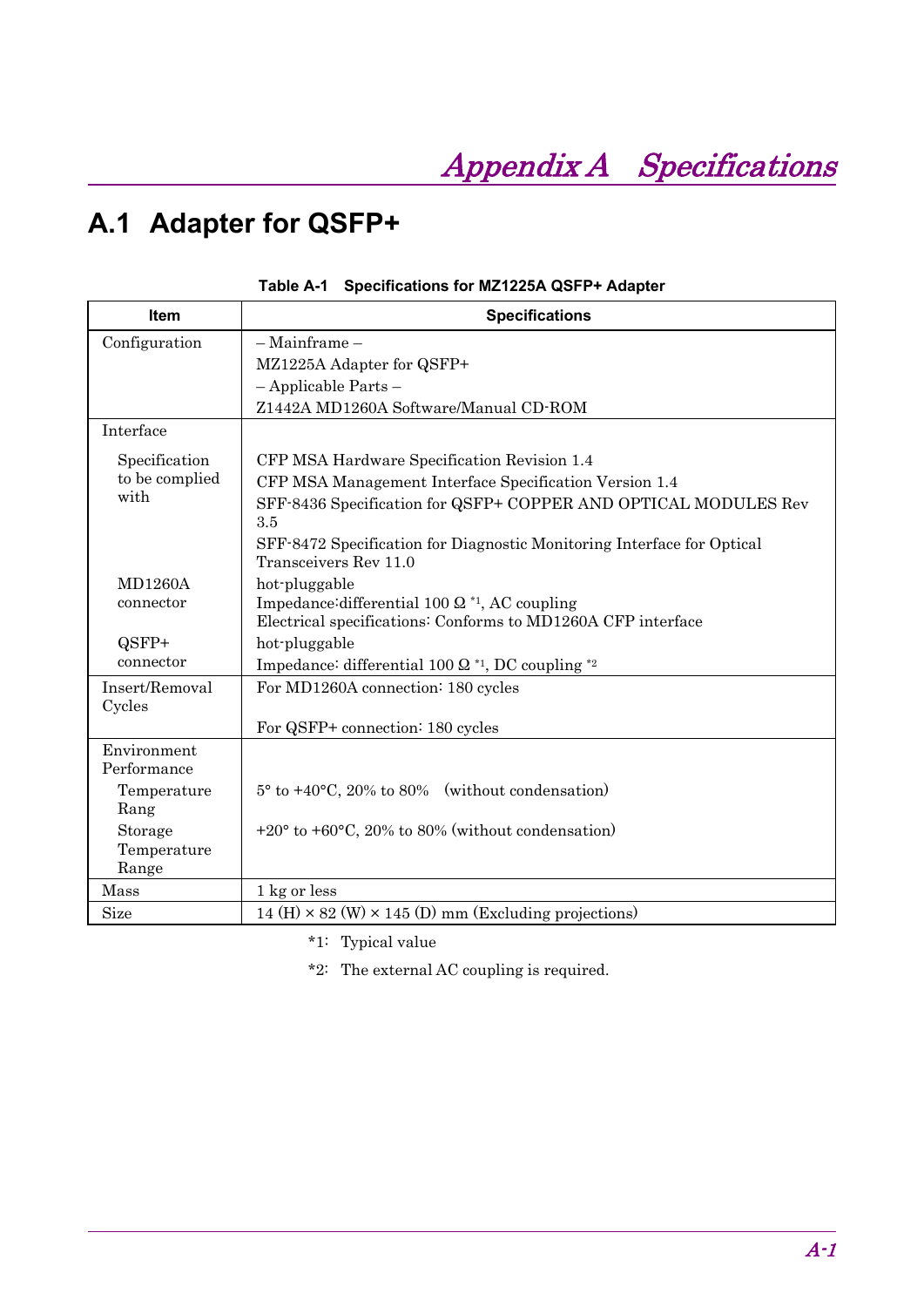# **A.2 QSFP+ Module**

|  | Table A.2-1 Specifications for QSFP+ 40GBASE-SR4 |  |  |
|--|--------------------------------------------------|--|--|
|--|--------------------------------------------------|--|--|

| Item                                          | <b>Specifications</b>                                                                                                                                                                                                                                                                 |
|-----------------------------------------------|---------------------------------------------------------------------------------------------------------------------------------------------------------------------------------------------------------------------------------------------------------------------------------------|
| ModelName                                     | G0296A                                                                                                                                                                                                                                                                                |
| Number of fibers                              | 4                                                                                                                                                                                                                                                                                     |
| Conformable fiber                             | Multi-mode fiber (50/125µm)                                                                                                                                                                                                                                                           |
| Rate per lane                                 | 10.3125 GBd $\pm$ 100ppm                                                                                                                                                                                                                                                              |
| <b>Optical Connector</b>                      | <b>MPO</b>                                                                                                                                                                                                                                                                            |
| Laser Safety                                  | Class1M (IEC60825-1, 21 CFR 1040.10 Laser Safety Notice 50)                                                                                                                                                                                                                           |
| Transmission part                             |                                                                                                                                                                                                                                                                                       |
| Wavelength                                    | 840 to 860 nm                                                                                                                                                                                                                                                                         |
| RMS spectrum<br>width*1                       | $0.65$ nm                                                                                                                                                                                                                                                                             |
| Peak optical<br>output per lane               | $\leq$ 4 dBm                                                                                                                                                                                                                                                                          |
| Averaged optical<br>output per lane           | $-7.6$ to 2.4 dBm                                                                                                                                                                                                                                                                     |
| Light amplitude<br>per lane (OMA) *2          | $-5.6$ to 3 dBm                                                                                                                                                                                                                                                                       |
| Extinction ratio                              | $\geq$ 3 dB                                                                                                                                                                                                                                                                           |
| Return loss<br>tolerance                      | $≤12$ dB                                                                                                                                                                                                                                                                              |
| Eye Mask                                      | ${X1, X2, X3, Y1, Y2, Y3} : {0.23, 0.34, 0.43, 0.27, 0.35, 0.4}$<br>$1+Y3$<br><b>Normalized Amplitude</b><br>$\mathbf{1}$<br>$1-Y1$<br>$1-Y2$<br>0.5<br>Y2<br>Y1<br>$\mathsf 0$<br>$-Y3$<br>X3 1-X3 1-X2 1-X1<br>$\Omega$<br>X1 X2<br>$\mathbf{1}$<br>Normalized Time (Unit Interval) |
| Averaging output<br>per lane on<br>output off | $\leq -30$ dBm                                                                                                                                                                                                                                                                        |

\*1: RMS spectral width is the standard deviation of the spectrum.

\*2: Even if the TDP < 1dB, the OMA(min) must exceed –6 dBm.